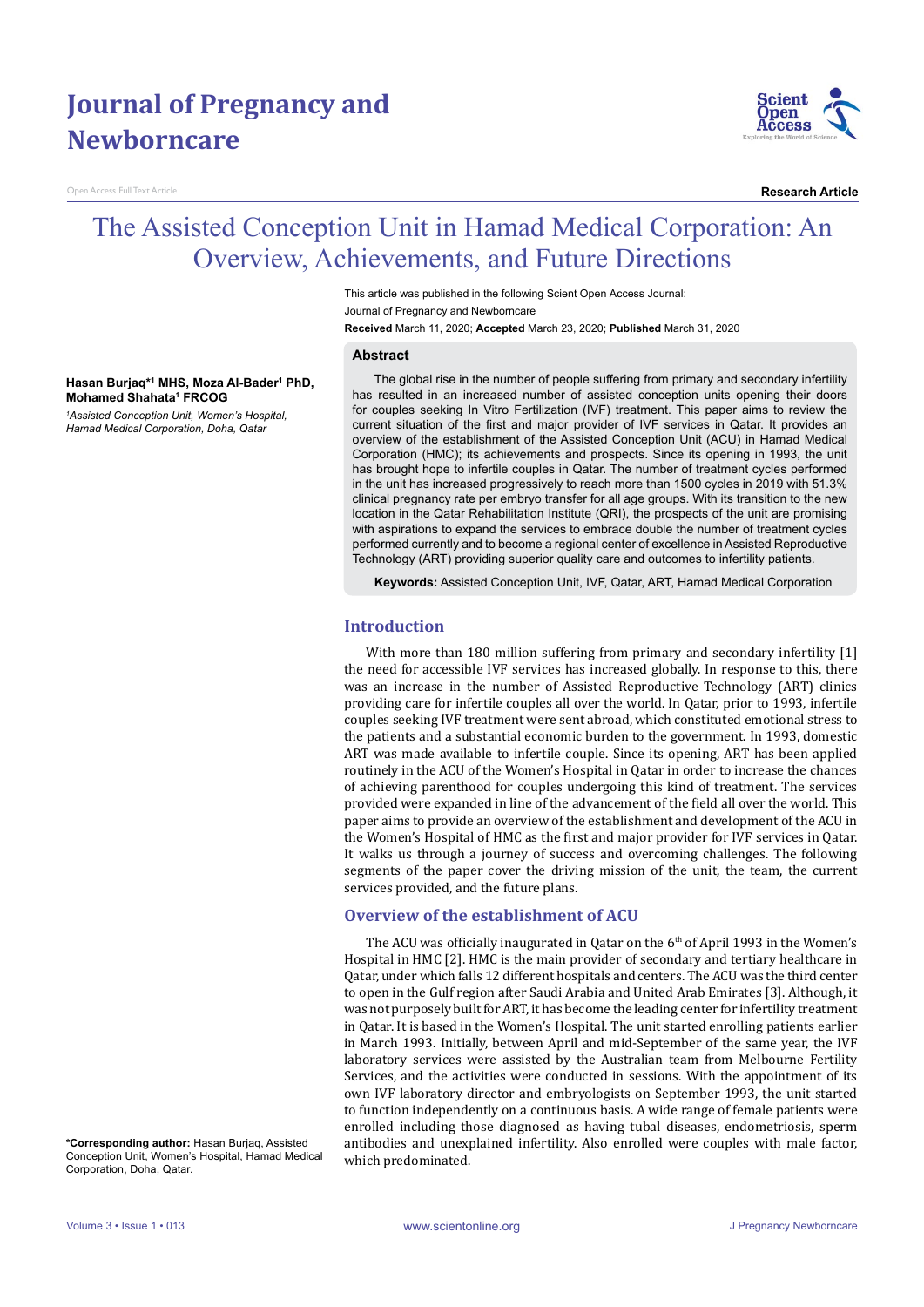*Citation: Hasan Burjaq MHS, Moza Al-Bader PhD, Mohamed Shahata FRCOG (2020). The Assisted Conception Unit in Hamad Medical Corporation: An Overview, Achievements, and Future Directions.*

The unit services were initially restricted to Qatari nationals. The first IVF case was done on April 15, 1993 and the first IVF baby girl was born at the end of 1993. The attempted treatment cycles during this year reached 152 and have resulted in 14 clinical pregnancies (9%), six deliveries, and nine take home babies (due to birth of triplets). In May 1996, the Center was made accessible to expatriate patients as well. The number of IVF cycles increased progressively to reach more than 1,512 treatment cycles in 2019 with the clinical pregnancy rate per embryo transfer for all age groups from first cycle reaching up to 51.3 %. A wide range of the latest techniques in the ART field were introduced in the Unit in response to the increasing number of patients willing to undergo any treatment that might help them conceive.

The current ACU has its own operating theatre, 2-bedded preparation room, 6-bedded recovery room, IVF lab., two consultation rooms, ultrasound room, IVF medical records room, IVF office, and IVF reception. The unit is well equipped with stateof-the-art technology in the field, and it is adequately staffed with a qualified team. It operates on a Day Care Service basis, which comprises of 2 types of services; Clinic and Day Care Surgery services. It aims to provide evidence-based services in accordance to the latest assisted conception techniques to improve fertility of patients. Services are provided free for Qataris and with subsidized fees for non-Qatari [4].

#### **ACU mission**

The ACU is dedicated to providing patient-centered, effective, safe, and innovative reproductive care. The multifaceted mission of the ACU falls under four main categories. The first one is to provide efficient and effective treatment options for infertile couples. The treatment options include but are not limited to; artificial intrauterine insemination (IUI), and a wide variety of ART services such as IVF, Intracytoplasmic Sperm Injection (ICSI), embryos and gametes cryopreservation, and preimplantation genetic testing (PGT). ART services are provided based on each patient/couple's needs and situation in a caring and proficient environment which fosters and supports them through their journey. The ACU aims to render the best services to all the infertility couples/patients whether they are Qatari or Non-Qatari.

The second mission is to conduct research that will nurture evidence-based practices. The findings of this research will help build a scholarly database for IVF in Qatar. This will aid physicians in implementing the best patient's stimulation plans, and laboratory embryologists may improve their IVF techniques accordingly. Eventually, it will improve the quality of services in Qatar and the region. Alongside improving treatment outcomes, the potential complications of IVF protocols may be minimized through procedural choices that will help in the formation of the basis for formulating various guidelines and regulations which are needed to standardize various techniques and avoid the misuse of this technology.

Fertility preservation is the third mission of the ACU. With the increase in survivorship following cancer treatment, the demand to preserve male/female gametes in order to be able to pursue the convectional course of fertility treatments is rising. Preservation of fertility is of great importance for both young and adult male/female patients as it reduces the long-term morbidity of their cancer treatment [5]

The fourth mission of the ACU is to perform Pre-implantation Genetic Testing (PGT). PGT is a powerful genetic tool performed during IVF treatment to help couples build a healthy family [6]. Fertile couples who have a known history of a genetic condition in their families should consider PGT testing to prevent transmission of monogenic disorders that cause serious illnesses to future generations [6] and significant costs to the state for the additional care that had to be funded. Providing access to PGT services reduces the risk of an abnormal childbirth and therefore reducing long term additional care costs [7].

#### **ACU vision**

The vision of the ACU is to provide the highest standards of individualized care to help and support all patients' try and realize their hope of having a child. The unit also looks forward to becoming a regional center of excellence in ART providing superior quality care and outcomes to infertile patients, and conducting robust ethical research aiming to transmit the changes in the IVF lab to clinical care.

#### **ACU team**

The multidisciplinary team of the ACU comprises of the head of the unit, infertility consultants, IVF Lab team, head nurse, infertility nurses, and administrators. The head of the unit and the infertility consultants are nationally and internationally qualified and have worked in the field of Reproductive Medicine for more than 25 years. The current IVF Lab team is comprised of the Lab Director, Assistant Executive Director of clinical services, the Lab Supervisor and seven embryologists who have a biomedical science background and a breadth experience in clinical embryology and ART. The IVF Lab team is devoted to the most progressive methods of embryo manipulation and culture. The head nurse and the infertility nurses are integral members of the team. The nurses are predominately based in the theater, recovery suite and the IVF/infertility clinics helping to plan and deliver the care that provides the best possible experience for patients seeking the service.

#### **Services of the ACU**

The ACU is well equipped and staffed to offer a full range of infertility treatments to the widest group of patients. The treatment program to be selected depends upon the needs and preferences of each individual couple, and could consist of one or a combination of the following treatment options:

Comprehensive pre-treatment fertility assessment and evaluation, Ultrasound examination, Artificial insemination, Ovarian stimulation therapy, Assisted fertilization via IVF/ICSI, Embryo culture and transfer.

Alongside the above-mentioned services, the unit has a cryopreservation facility where sperm freezing, oocyte freezing, and embryo freezing are done. The unit also provides surgical sperm retrieval for male (e.g., Microsurgical Epididymal Sperm Aspiration (MESA), Testicular Sperm Extraction (TESA), Percutaneous Epididymal Sperm Aspiration (PESA)). Preimplantation Genetics Testing (PGT) is a new service that was introduced into the unit three years ago. PGT includes both Preimplantation Genetics Testing for Monogenic disorders (PGT-M) and Preimplantation Genetic Testing for Aneuploidy (PGT-A) [8]. This technology identifies genetic defects in embryos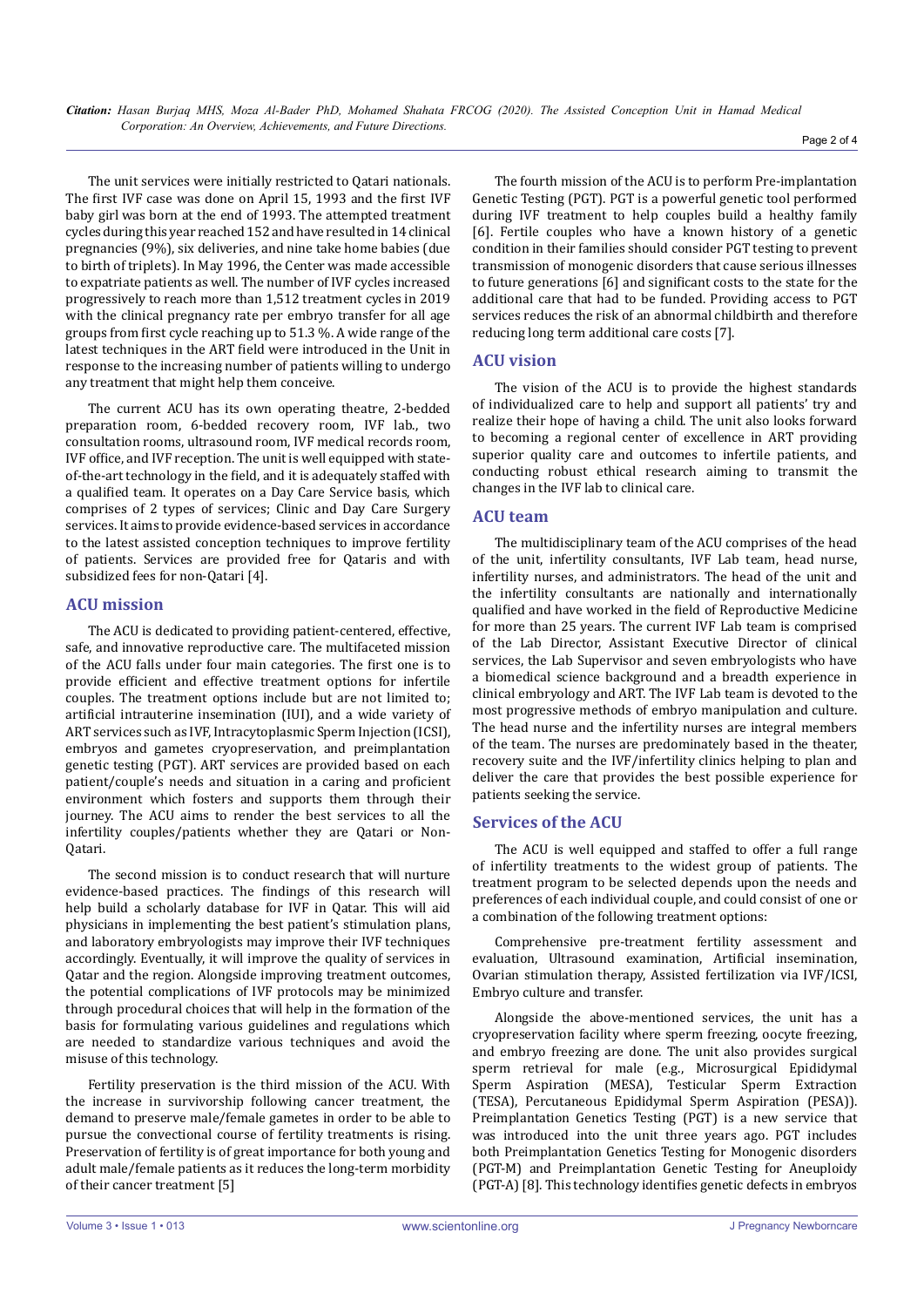created through IVF before transferring them to the uterus, thus decreasing births with genetic abnormalities [6].

## **Challenges faced the ACU**

Through its journey, the ACU has gone through many challenges. These challenges fell under several main categories like personal and expertise recruitment, creating collaboration opportunities, regulating the provision of ART services, and creating a quality control system to mitigate risk and improve quality of work. Despite all these challenges, the unit managed through its experienced leadership to become a unique standing center for IVF services in Qatar.

### **Forthcoming ACU and future directions**

In response to the directives of Qatar 2030 vision [9], which plans on establishing high quality, accessible and affordable, world class healthcare system that covers preventive and curative care for the population; and the Qatari Population Policy 2009 [10], which promotes higher fertility rates among its citizen, HMC is planning to promote the quality and capacity of the assisted conception services. A new infertility center with local, regional, and international aspirations will be opening soon. The new infertility center will be located on the second floor of the QRI with a total area of  $2289$  m<sup>2</sup>. The center will contain standard components to comply with details described in the International Health Facility Guidelines. Laboratories are to comply with applicable statutory requirements and international standards for clean rooms [11].

The new center can accommodate up to 3000 IVF cycles per year. It will provide the patients with the latest in technology services and with high quality fertility experience to be unique worldwide. This state-of-the-art high-quality medical care in the field of reproductive medicine will be delivered by well qualified and experienced infertility consultants in an ultramodern academic fertility center. The IVF laboratories are the core of the center. The highly trained Embryologists and the lab structure contribute to the excellent quality of the services provided, the safety of the procedures, and the serene environmental working conditions.

The center will be electronically monitored 24 hours a day, 365 days a year. A new Infertility database system will be integrated with Cerner. Databases containing patient health outcomes which are linked to fertility parameters will be an invaluable source of novel information, which will be instrumental in promoting patient care and in the creation of meaningful research within the field. The new center will also embrace an Electronic Witnessing System. The electronic witnessing system provides complete electronic traceability of gametes; recording the 'who, what, where and when' at every step, including photographs of all procedures, unbroken chain of custody evidence and comprehensive reporting [12]. By delivering the very highest quality in clinical care, the center will serve as a magnet for patients within the borders of the state of Qatar and beyond.

In addition to the infertility services, the center will provide elite programs in the region pertaining to ART. These programs include but are not limited to; Preimplantation Genetic Testing Program, Fertility Preservation Program, Male Infertility

Program, Research and Training Program, and a Fellowship Program. The future plans of the new center will elaborate on the current research that is undertaken and will expand on the efforts to involve a wide range of topics including stem cell research, gametes bio-banking and reproductive genetics. Moreover, the center is planning to introduce a new fellowship in Reproductive Medicine. Fellows in the program have the opportunity to pursue specialty training in clinical and medical care of infertility patients. Also, among the prospects of the new center is establishing a PGT Laboratory under our management in order to perform PGT-A and PGT-M in-house as the service is provided currently by an internationally renowned company in genetic testing and is managed through the IVF lab team who is doing the Embryo Biopsy. A world class PGT lab service in Qatar will not only reduce the waiting time for our patients but will also add to the prestige and reputational integrity of HMC and Qatar, as well as, making significant cost savings in the process. Fertility preservation is on the list too and will be taken into consideration as soon as it overcomes the logistical hurdles. The program will bring hope to reproductive age patients facing fertility-threatening cancer treatments, and will fulfill Qatar's 2030 vision for establishing a world class healthcare system, and developing better approaches for the treatment of patients as well as securing a decent life for Qatar's current and future generations [9].

#### **Conclusion**

The ACU in HMC was the first center to introduce IVF services in Qatar. It has gained public confidence, and even with the opening with other IVF centers across the country in the recent years; HMC continues to be the major provider for this kind of service. It is characterized by high performing laboratories, which provide comprehensive ART services. The IVF outcomes of the unit are either equivalent or above the International benchmark. The unit is the only to provide publicly funded ART services for Qataris. The future of the ACU looks promising with its transition to the new location, which implies extending the services to a wider range of patients and the provision of new unique programs.

#### **Abbreviations**

ACU: Assisted Conception Unit, HMC: Hamad Medical Corporation, IVF: In Vitro Fertilization, ART: Assisted Reproductive Technology, IUI: Intrauterine Insemination, ICSI: Intracytoplasmic Sperm Injection, PGT: Preimplantation Genetic Testing, MESA: Microsurgical Epididymal Sperm Aspiration, TESA: Testicular Sperm Extraction, PESA: Percutaneous Epididymal Sperm Aspiration, PGT-M: Preimplantation Genetic Testing for Monogenic Disorders, PGT-A: Preimplantation Genetic Testing for Aneuploidy, QRI: Qatar Rehabilitation Institute

#### **Competing interests**

The authors declare that they have no conflict of interest.

#### **Author's contribution**

HB contributed to the literature review and wrote development of the manuscript. MS contributed to the information about the establishment of the unit. MS and MB revised the manuscript critically. All authors read and approved the final the manuscript.